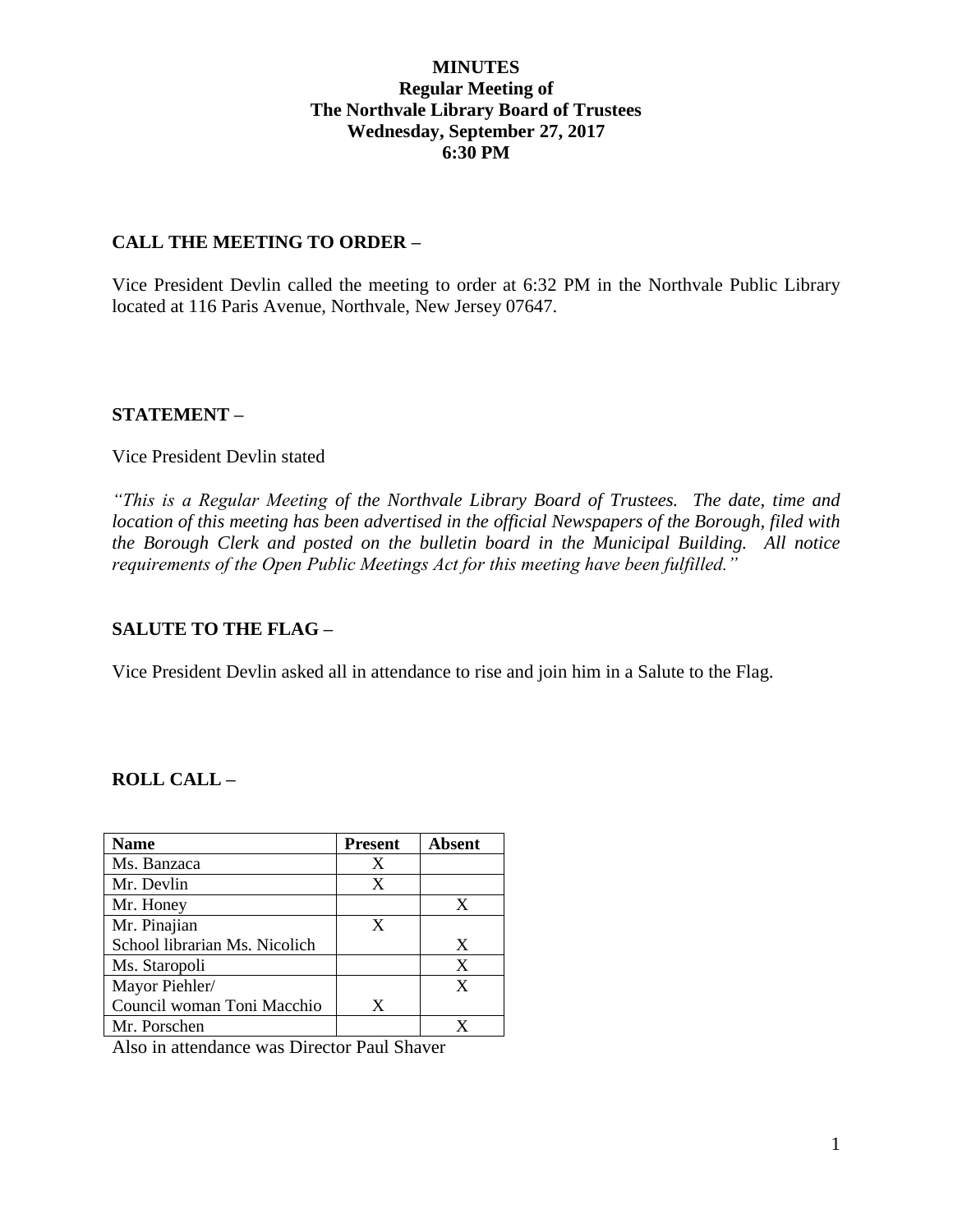# **APPROVAL OF MINUTES**

Resolved to approve the minutes from the August 23, 2017 regular board meeting

| <b>Name</b>   | <b>ACTION</b> | <b>YES</b> | NO | <b>ABSENT</b> | <b>ABSTAIN</b> |
|---------------|---------------|------------|----|---------------|----------------|
| Ms. Banzaca   | motion        | X          |    |               |                |
| Mr. Devlin    | second        | X          |    |               |                |
| Mr. Honey     |               |            |    | X             |                |
| Mr. Pinajian  |               | X          |    |               |                |
| Ms. Nicolich  |               |            |    | X             |                |
| Ms. Staropoli |               |            |    | X             |                |
| Mayor Piehler |               |            |    | X             |                |
| Ms. Macchio   |               | X          |    |               |                |
| Mr. Porschen  |               |            |    |               |                |

The minutes were adopted on a roll call vote as follows:

### **GENERAL DISCUSSION –**

Director Shaver walked the board through the BCCLS trustee online education portal. There are many sections with informative topics.

### **Director's Report**

Personnel:

Emily will be coming back earlier than expected. Her return date will be October 16th. Vicky's last day will be October 14th and has found a full time position. We wish her well.

| <b>Program Attendance Summary</b> |               |                |              |                |                |  |  |  |
|-----------------------------------|---------------|----------------|--------------|----------------|----------------|--|--|--|
| Event/Program                     | Date or Month | Children       | Teens        | <b>Adults</b>  | Total          |  |  |  |
| <b>Healthy Snacks</b>             | 8/1/2017      | $\mathbf{0}$   | 3            | $\theta$       | 3              |  |  |  |
| Robotics                          | 8/1/2017      | $\mathbf{0}$   | 10           | 4              | 14             |  |  |  |
| <b>Healthy Eating for Adults</b>  | 8/10/2017     | $\Omega$       | $\Omega$     | 6              | 6              |  |  |  |
| <b>Community Story Time</b>       | 8/2/2017      | $\Omega$       | $\Omega$     | $\theta$       | $\Omega$       |  |  |  |
| All Around the World              | 8/2/2017      | $\mathbf{0}$   | $\mathbf{0}$ | $\Omega$       | $\overline{0}$ |  |  |  |
| String Art Part 1                 | 8/2/2017      | $\Omega$       | $\Omega$     | 3              | 3              |  |  |  |
| <b>Reading Buddies</b>            | 8/3/2017      | 2              | 1            | $\theta$       | 3              |  |  |  |
| Pajama Story Time                 | 8/3/2017      | $\overline{2}$ | $\mathbf{0}$ | $\mathfrak{D}$ | 4              |  |  |  |
| String Art Part 2                 | 8/3/2017      | $\Omega$       | $\Omega$     | 3              | 3              |  |  |  |
| Kidz Coloring Club                | 8/4/2017      | $\Omega$       | $\Omega$     | $\theta$       | $\Omega$       |  |  |  |
| Northvale's Reading               | 8/22/2017     | $\theta$       | $\Omega$     | 4              | 4              |  |  |  |
| Who Was Club                      | 8/7/2017      | $\theta$       |              | $\Omega$       |                |  |  |  |

#### Programming: August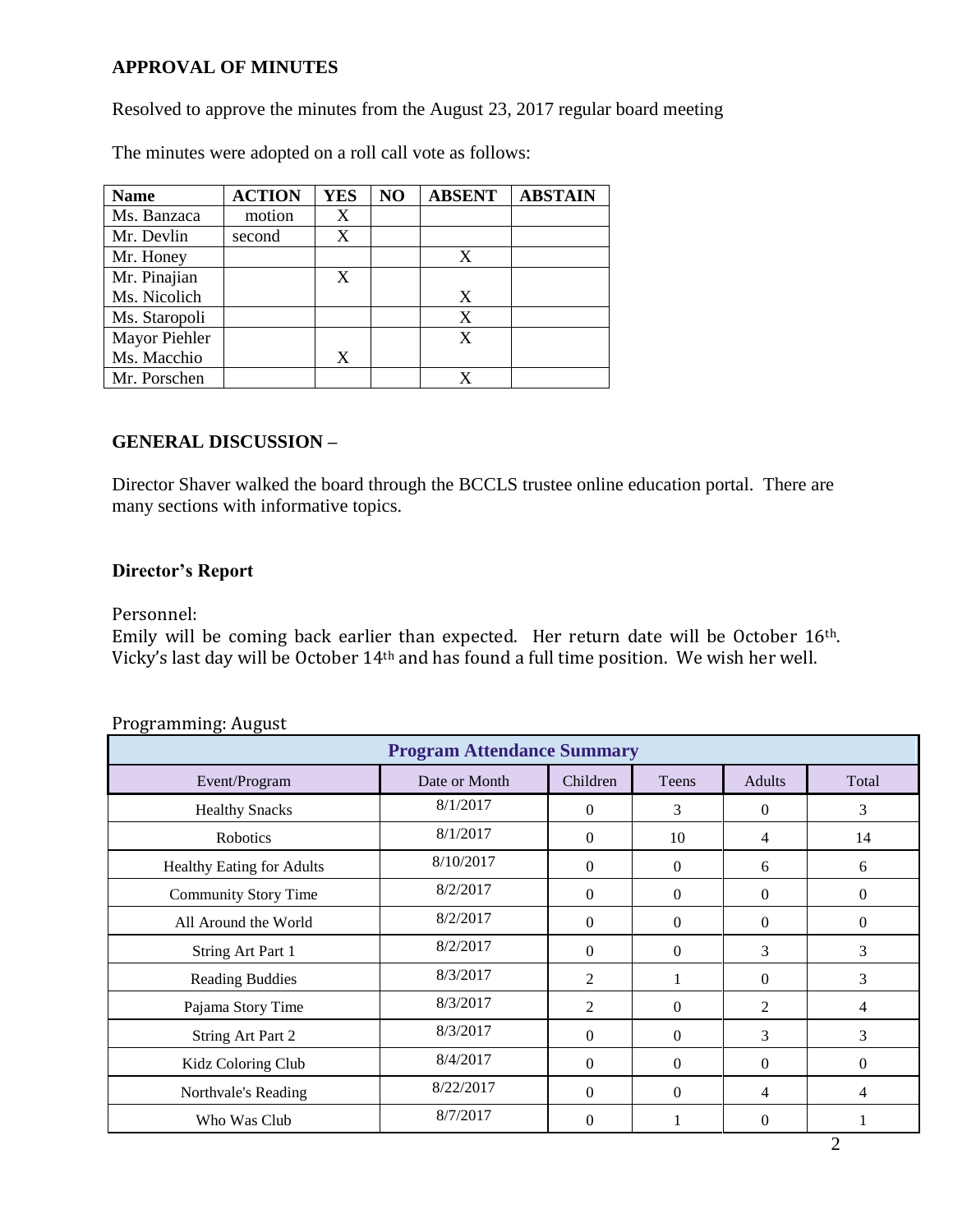| <b>Story Time</b>        | 8/7/2017  | $\boldsymbol{0}$ | $\overline{0}$   | $\boldsymbol{0}$ | $\boldsymbol{0}$ |
|--------------------------|-----------|------------------|------------------|------------------|------------------|
| <b>SRC Wrap-up Party</b> | 8/8/2017  | $\mathbf{1}$     | 3                | 3                | $\overline{7}$   |
| Pajama Story Time        | 8/10/2017 | $\overline{4}$   | $\boldsymbol{0}$ | $\overline{2}$   | 6                |
| Read to a Dog            | 8/10/2017 | 3                | $\boldsymbol{0}$ | $\boldsymbol{0}$ | $\overline{3}$   |
| Kidz Coloring Club       | 8/11/2017 | $\boldsymbol{0}$ | $\boldsymbol{0}$ | $\boldsymbol{0}$ | $\boldsymbol{0}$ |
| Ya Lit Club              | 8/14/2017 | $\overline{0}$   | $\mathbf{1}$     | $\boldsymbol{0}$ | $\mathbf{1}$     |
| Snap Circuits            | 8/15/2017 | 8                | $\boldsymbol{0}$ | $\boldsymbol{0}$ | $8\,$            |
| <b>Story Time</b>        | 8/16/2017 | $\overline{2}$   | $\boldsymbol{0}$ | $\boldsymbol{0}$ | $\overline{2}$   |
| DIY Fruit Fan            | 8/17/2017 | $\boldsymbol{0}$ | $\boldsymbol{0}$ | $\boldsymbol{0}$ | $\boldsymbol{0}$ |
| Pajama Story Time        | 8/17/2017 | $\overline{2}$   | $\boldsymbol{0}$ | $\boldsymbol{0}$ | $\overline{2}$   |
| Kidz Coloring Club       | 8/18/2017 | $\boldsymbol{0}$ | $\boldsymbol{0}$ | $\boldsymbol{0}$ | $\boldsymbol{0}$ |
| <b>Gaming Tournament</b> | 8/18/2017 | $\overline{0}$   | $\overline{4}$   | $\boldsymbol{0}$ | $\overline{4}$   |
| <b>Books &amp; Bites</b> | 8/21/2017 | $\boldsymbol{0}$ | $\mathbf{1}$     | $\boldsymbol{0}$ | $\mathbf{1}$     |
| Raspberry Pi             | 8/22/2017 | $\overline{4}$   | $\boldsymbol{0}$ | $\boldsymbol{0}$ | $\overline{4}$   |
| <b>Story Time</b>        | 8/23/2017 | $\overline{2}$   | $\boldsymbol{0}$ | $\boldsymbol{0}$ | $\overline{2}$   |
| Pajama Story Time        | 8/24/2017 | $\overline{2}$   | $\boldsymbol{0}$ | $\boldsymbol{0}$ | $\overline{2}$   |
| Read to a Dog            | 8/24/2017 | $\overline{2}$   | $\boldsymbol{0}$ | $\boldsymbol{0}$ | $\overline{2}$   |
| Kidz Coloring Club       | 8/25/2017 | $\boldsymbol{0}$ | $\boldsymbol{0}$ | $\boldsymbol{0}$ | $\boldsymbol{0}$ |
| <b>Back to School</b>    | 8/28/2017 | 4                | $\overline{0}$   | 3                | $\overline{7}$   |
| <b>Story Time</b>        | 8/30/2017 | $\overline{0}$   | $\boldsymbol{0}$ | $\boldsymbol{0}$ | $\boldsymbol{0}$ |
| Pajama Story Time        | 8/31/2017 | 3                | $\boldsymbol{0}$ | $\overline{2}$   | 5                |
| Total                    |           | 40               | 24               | 32               | 96               |

August Monthly Circulation Report – 2,624 total checkouts/renewals.

Administrative:

14 New cards since August. 1,412 total patrons as of 9/18/17. Circuit breaker project labeled and complete.

AC was purchased an installed.

# BCCLS:

The BCCLS director has resigned. An extensive search is being done and could take 6-8 months to find a good candidate.

BCCLS 2018 calendar proposed.

Hoopla service discontinued and Paul suggested a solution for Northvale to continue using this service.

Kindle Fire 7s Paul created a Kindle Fire lending form. Books will continually be loaded to the Kindles.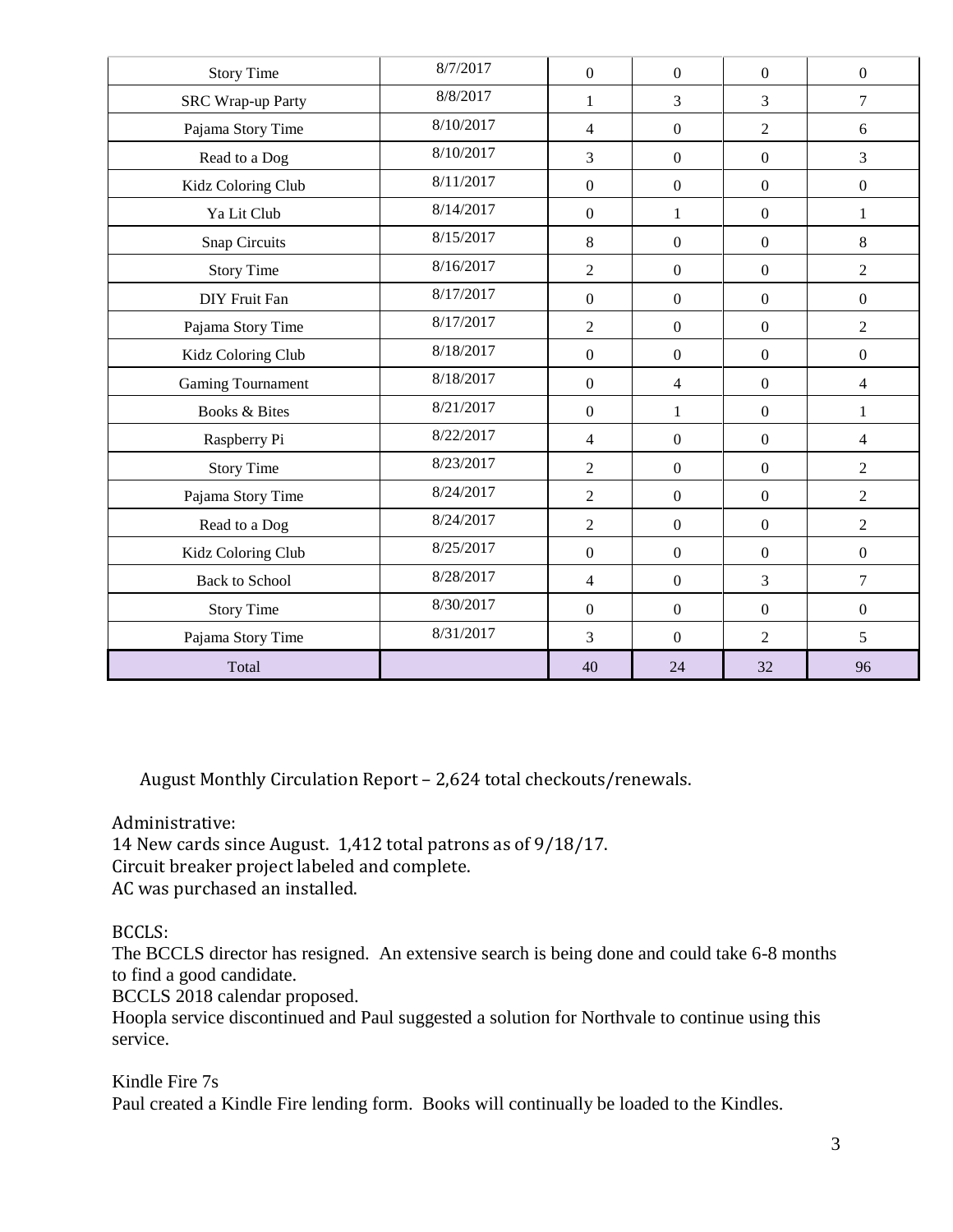### **Friends of the Library Report**

Friends meetings have moved to Mondays. They discussed e-mailing membership renewal forms instead of hard copy mail.

Upcoming fundraisers include a Lord&Taylor discount coupon. Purchase for \$5 and get an extra discount on a specific day. For November the friends are looking to do a pie fundraiser which will have items delivered in time for Thanksgiving. December  $3<sup>rd</sup>$  there will be another Growler & Gill fundraiser. The friends have applied for a grant for \$2,000 that will allow them to donate a 3D printer.

The June book sale had a low attendance and there is discussion to maybe have it every other year instead.

### **ROLL CALL VOTES –**

Resolved to approve the claims list for the month of August in the amount of \$8101.49.

| <b>Name</b>   | <b>ACTION</b> | YES | NO | <b>ABSENT</b> | <b>ABSTAIN</b> |
|---------------|---------------|-----|----|---------------|----------------|
| Ms. Banzaca   |               | X   |    |               |                |
| Mr. Devlin    | second        | X   |    |               |                |
| Mr. Honey     |               |     |    | X             |                |
| Mr. Pinajian  | Motion        | X   |    |               |                |
| Ms. Nicolich  |               |     |    | X             |                |
| Ms. Staropoli |               |     |    | X             |                |
| Mayor Piehler |               |     |    | X             |                |
| Ms. Macchio   |               | X   |    |               |                |
| Mr. Porschen  |               |     |    |               |                |

The resolution was adopted on a roll call vote as follows:

Resolved to approve the replenishment of the petty cash for \$75

The resolution was adopted on a roll call vote as follows:

| <b>Name</b>   | <b>ACTION</b> | <b>YES</b> | N <sub>O</sub> | <b>ABSENT</b> | <b>ABSTAIN</b> |
|---------------|---------------|------------|----------------|---------------|----------------|
| Ms. Banzaca   |               | X          |                |               |                |
| Mr. Devlin    |               | X          |                |               |                |
| Mr. Honey     |               |            |                | X             |                |
| Mr. Pinajian  | Motion        | X          |                |               |                |
| Ms. Nicolich  |               |            |                | X             |                |
| Ms. Staropoli |               |            |                | X             |                |
| Mayor Piehler |               |            |                | X             |                |
| Ms. Macchio   | second        | X          |                |               |                |
| Mr. Porschen  |               |            |                |               |                |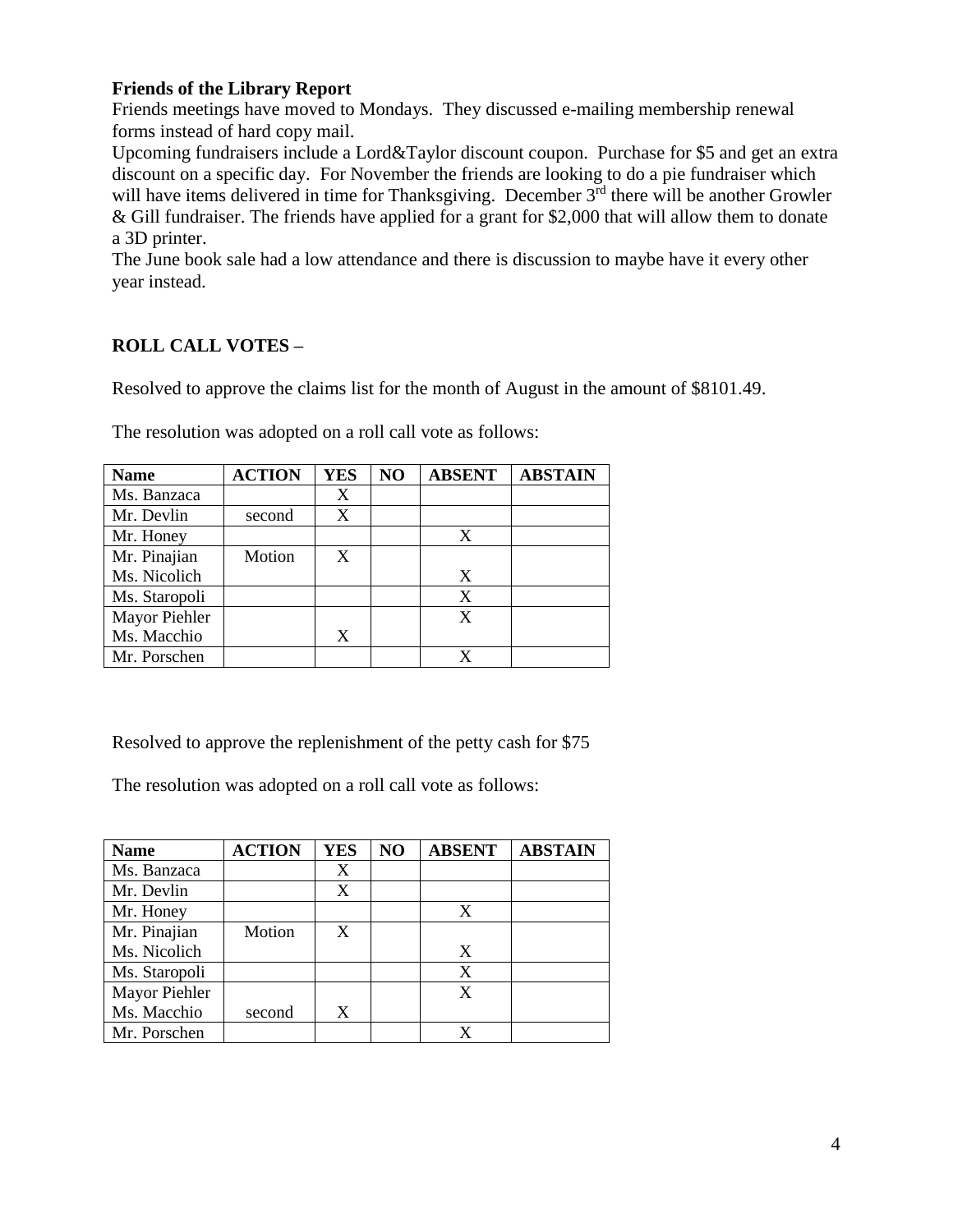Resolved to approve the monthly purchase of HOOPLA at \$150 a month to continue ecirculation.

| <b>Name</b>   | <b>ACTION</b> | <b>YES</b> | NO | <b>ABSENT</b> | <b>ABSTAIN</b> |
|---------------|---------------|------------|----|---------------|----------------|
| Ms. Banzaca   |               | X          |    |               |                |
| Mr. Devlin    | motion        | X          |    |               |                |
| Mr. Honey     |               |            |    | X             |                |
| Mr. Pinajian  | second        | X          |    |               |                |
| Ms. Nicolich  |               |            |    | X             |                |
| Ms. Staropoli |               |            |    | X             |                |
| Mayor Piehler |               |            |    | X             |                |
| Ms. Macchio   |               | X          |    |               |                |
| Mr. Porschen  |               |            |    |               |                |

The resolution was adopted on a roll call vote as follows:

Resolved to approve the 2018 Holiday Calendar.

The resolution was adopted on a roll call vote as follows:

| <b>Name</b>   | <b>ACTION</b> | <b>YES</b> | NO | <b>ABSENT</b> | <b>ABSTAIN</b> |
|---------------|---------------|------------|----|---------------|----------------|
| Ms. Banzaca   |               | X          |    |               |                |
| Mr. Devlin    | motion        | X          |    |               |                |
| Mr. Honey     |               |            |    | X             |                |
| Mr. Pinajian  |               | X          |    |               |                |
| Ms. Nicolich  |               |            |    | X             |                |
| Ms. Staropoli |               |            |    | X             |                |
| Mayor Piehler |               |            |    | X             |                |
| Ms. Macchio   | second        | X          |    |               |                |
| Mr. Porschen  |               |            |    |               |                |

Resolved to approve the Kindle Lending Form.

The resolution was adopted on a roll call vote as follows:

| <b>Name</b>   | <b>ACTION</b> | <b>YES</b> | NO | <b>ABSENT</b> | <b>ABSTAIN</b> |
|---------------|---------------|------------|----|---------------|----------------|
| Ms. Banzaca   |               | X          |    |               |                |
| Mr. Devlin    | motion        | X          |    |               |                |
| Mr. Honey     |               |            |    | X             |                |
| Mr. Pinajian  |               | X          |    |               |                |
| Ms. Nicolich  |               |            |    | X             |                |
| Ms. Staropoli |               |            |    | X             |                |
| Mayor Piehler |               |            |    | X             |                |
| Ms. Macchio   | second        | X          |    |               |                |
| Mr. Porschen  |               |            |    |               |                |